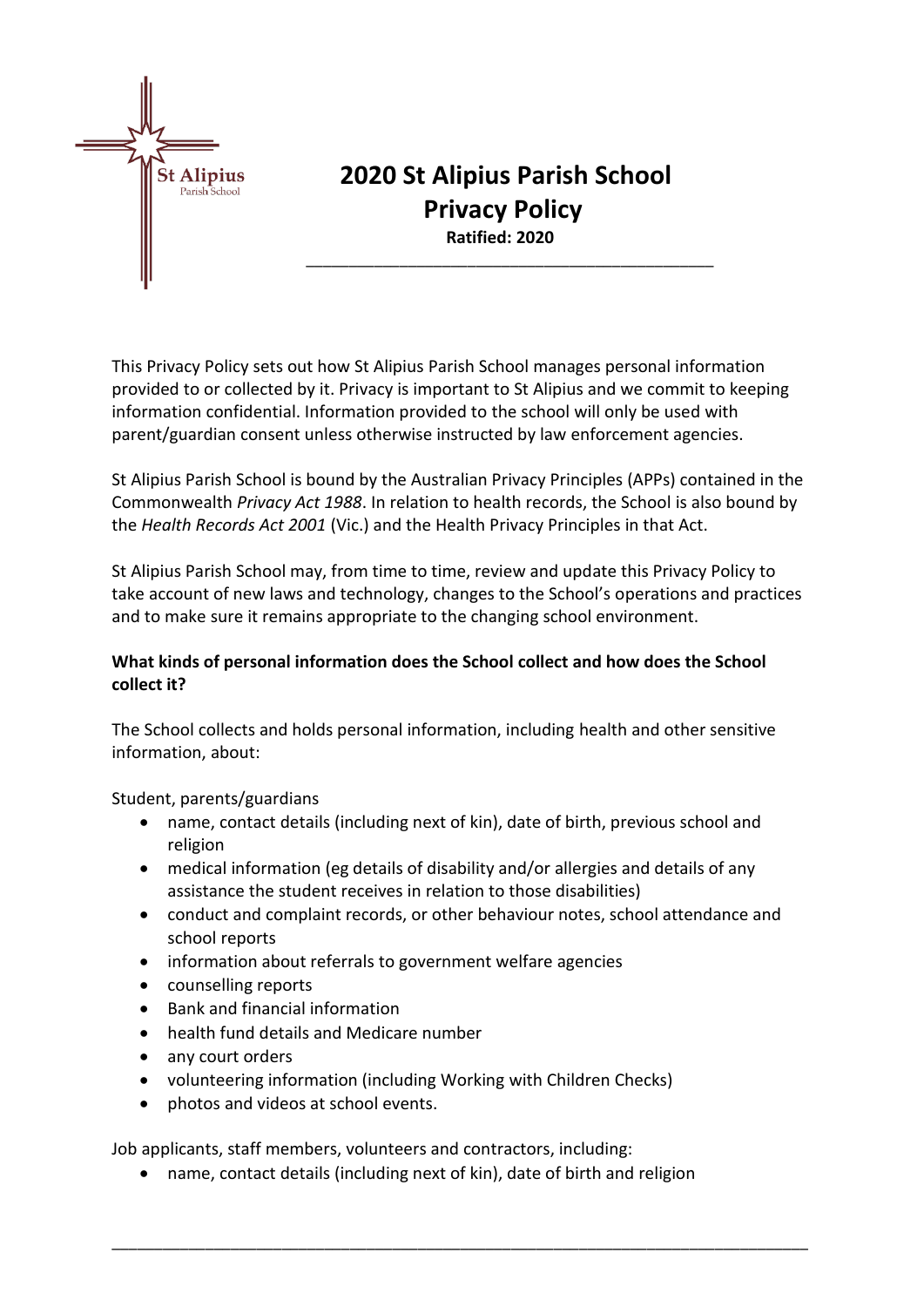- information on job application
- professional development history
- salary and payment information, including superannuation details
- medical information (eg details of disability and/or allergies and medical certificates)
- complaint records and investigation reports
- leave details
- photos and videos at school events

*Personal Information you provide*: The School will generally collect personal information held about an individual by way of forms, including online forms, filled out by Parents or students, face-to-face meetings and interviews, emails and telephone calls. On occasions people other than Parents and students (such as job applicants and contractors) provide personal information to the School.

**Personal Information provided by other people**: In some circumstances, the School may be provided with personal information about an individual from a third party, for example a report provided by a medical professional or a reference from another school the type of information the School may collect from another school may include:

- academic records and/or achievement levels
- information that may be relevant to assisting the new school meet the needs of the student including any adjustments

*Exception in relation to employee records*: Under the *Privacy Act*, the Australian Privacy Principles do not apply to an employee record. As a result, this Privacy Policy does not apply to the School's treatment of an employee record where the treatment is directly related to a current or former employment relationship between the School and employee. The School handles staff health records in accordance with the Health Privacy Principles in the *Health Records Act 2001 (Vic.).*

*Anonymity:* The School needs to be able to identify individuals with whom it interacts and to collect identifiable information about them to facilitate the delivery of schooling to its students and its educational and support services, conduct the job application process and fulfil other obligations and processes. However, in some limited circumstances some activities and interactions with the School may be done anonymously where practicable, which may include making an inquiry, complaint or providing feedback.

#### **How will the School use the personal information you provide?**

The School will use personal information it collects from you for the primary purpose of collection, and for such other secondary purposes that are related to the primary purpose of collection and reasonably expected by you, or to which you have consented.

*Students and Parents:* In relation to personal information of students and Parents, the School's primary purpose of collection is to enable the School to provide schooling to students enrolled at the School (including educational and support services for the student), exercise its duty of care and perform necessary associated administrative activities which will enable students to take part in all the activities of the School. This includes satisfying the needs of Parents, the needs of the student and the needs of the School throughout the whole period the student is enrolled at the School.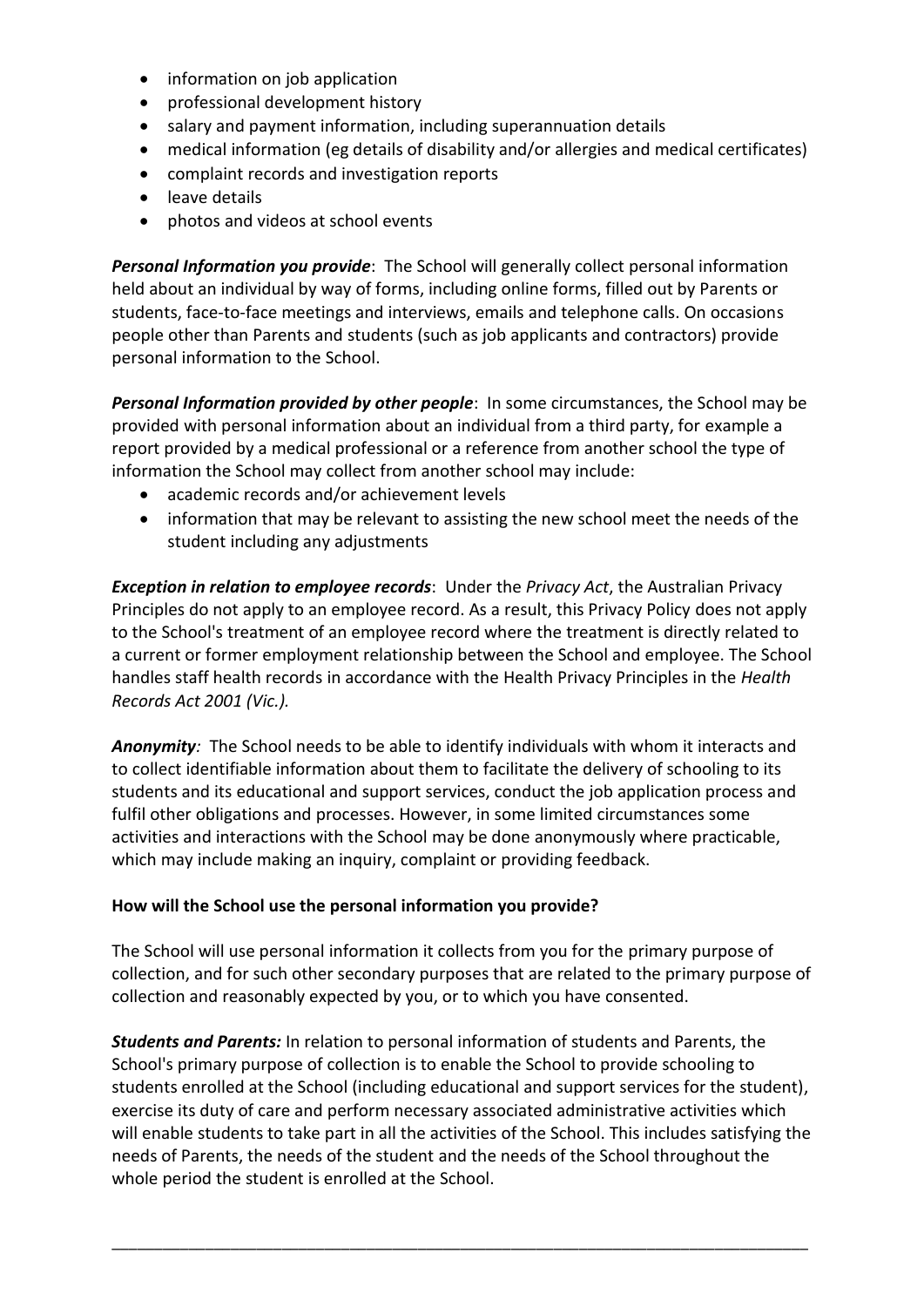The purposes for which the School uses personal information of students and Parents include:

- to keep Parents informed about matters related to their child's schooling, through correspondence, newsletters and magazines
- day-to-day administration of the School
- to satisfy the School's legal obligations and government requirements and allow the School to discharge its duty of care
- to satisfy the School service providers' legal obligations, including the Catholic Education Commission of Victoria Ltd (CECV) and the Catholic Education Offices.

In some cases where the School requests personal information about a student or Parent, if the information requested is not provided, the School may not be able to enrol or continue the enrolment of the student or permit the student to take part in a particular activity.

*Job applicants and contractors*: In relation to personal information of job applicants and contractors, the School's primary purpose of collection is to assess and (if successful) to engage the applicant, or contractor, as the case may be.

The purposes for which the School uses personal information of job applicants and contractors include:

- administering the individual's employment or contract, as the case may be
- for insurance purposes
- seeking donations and marketing for the School
- satisfying the School's legal obligations, for example, in relation to child protection legislation.

*Volunteers:* The School also obtains personal information about volunteers who assist the School in its functions or conduct associated activities, to enable the School and the volunteers to work together, to confirm their suitability and to manage their visits.

*Counsellors:* The School contracts with external providers to provide counselling services for some students. The principal may require the Counsellor to inform him or her or other teachers of any issues the principal and the Counsellor believe may be necessary for the School to know for the well-being or development of the student who is counselled or other students at the School.

**Parish:** The School may disclose limited personal information to the school parish to facilitate religious and sacramental programs, and other activities such as fundraising.

## **Who might the School disclose personal information to and store your information with?**

The School may disclose personal information, including sensitive information, held about an individual for educational, administrative and support purposes. This may include to:

School service providers which provide educational, support and health services to the School, (either at the School or off campus) including the Catholic Education Commission of Victoria Ltd (CECV), Catholic Education Offices, specialist visiting teachers, volunteers, counsellors, sports coaches and providers of learning and assessment tools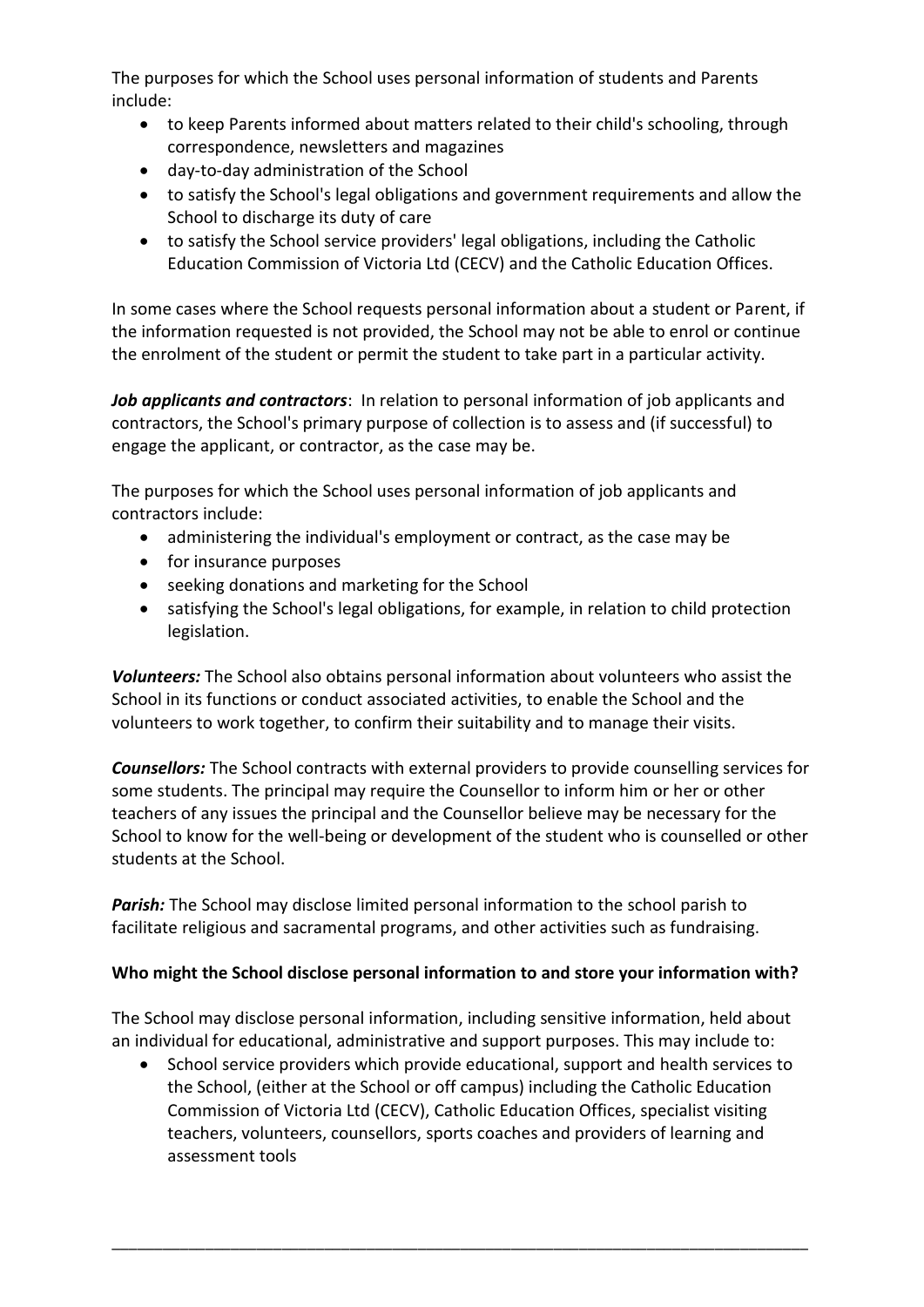- third party service providers that provide online educational and assessment support services, document and data management services, or applications to schools and school systems including the Integrated Catholic Online Network (ICON) and Google's G Suite, including Gmail and, where necessary, to support the training of selected staff in the use of these services
- other third parties which the school uses to support or enhance the educational or pastoral care services for its students or to facilitate communications with Parents
- another school including to its teachers to facilitate the transfer of a student
- State and Federal government departments and agencies
- health service providers
- student's parents or guardians and their emergency contacts
- assessment and educational authorities including the Australian Curriculum, Assessment and Reporting Authority
- anyone you authorise the School to disclose information to
- anyone who we are required or authorised to disclose the information to by law, including child protection laws.

## *Nationally Consistent Collection of Data (NCCD) on School Students with Disability*

The School is required by the Federal *Australian Education Regulation 2013* (**the Regulation**) to provide certain information under the NCCD on students with a disability. The school provides the required information to the CECV, as an approved authority, to provide on the school's behalf. Under the NCCD, the following information is required for each student with a disability:

- their level of education (i.e. primary or secondary)
- their category of disability (i.e. physical, cognitive, sensory or social/emotional)
- their level of adjustment (i.e. support provided within quality differentiated teaching practice, supplementary, substantial or extensive adjustment).

Student information provided for the purpose of the NCCD does not explicitly identify any student. However, the School will disclose students' names to the CECV, to enable CECV to undertake financial modelling about funding for particular students, including ongoing evaluation of the adequacy of the funding for individual students under the NCCD. The CECV will not disclose a student's identity for the NCCD.

*Sending and storing information overseas*: The School may disclose personal information about an individual to overseas recipients, for instance, to facilitate a school exchange. However, the School will not send personal information about an individual outside Australia without:

- obtaining the consent of the individual; or
- otherwise complying with the Australian Privacy Principles or other applicable privacy legislation.

The School may also store personal information [including sensitive information] in the 'cloud'. This means that the information is held on the servers of third party cloud service providers engaged by the School. The servers may be situated in or outside Australia.

The School may from time to time use the services of third party online service providers (including for the delivery of services and third party online applications, or Apps relating to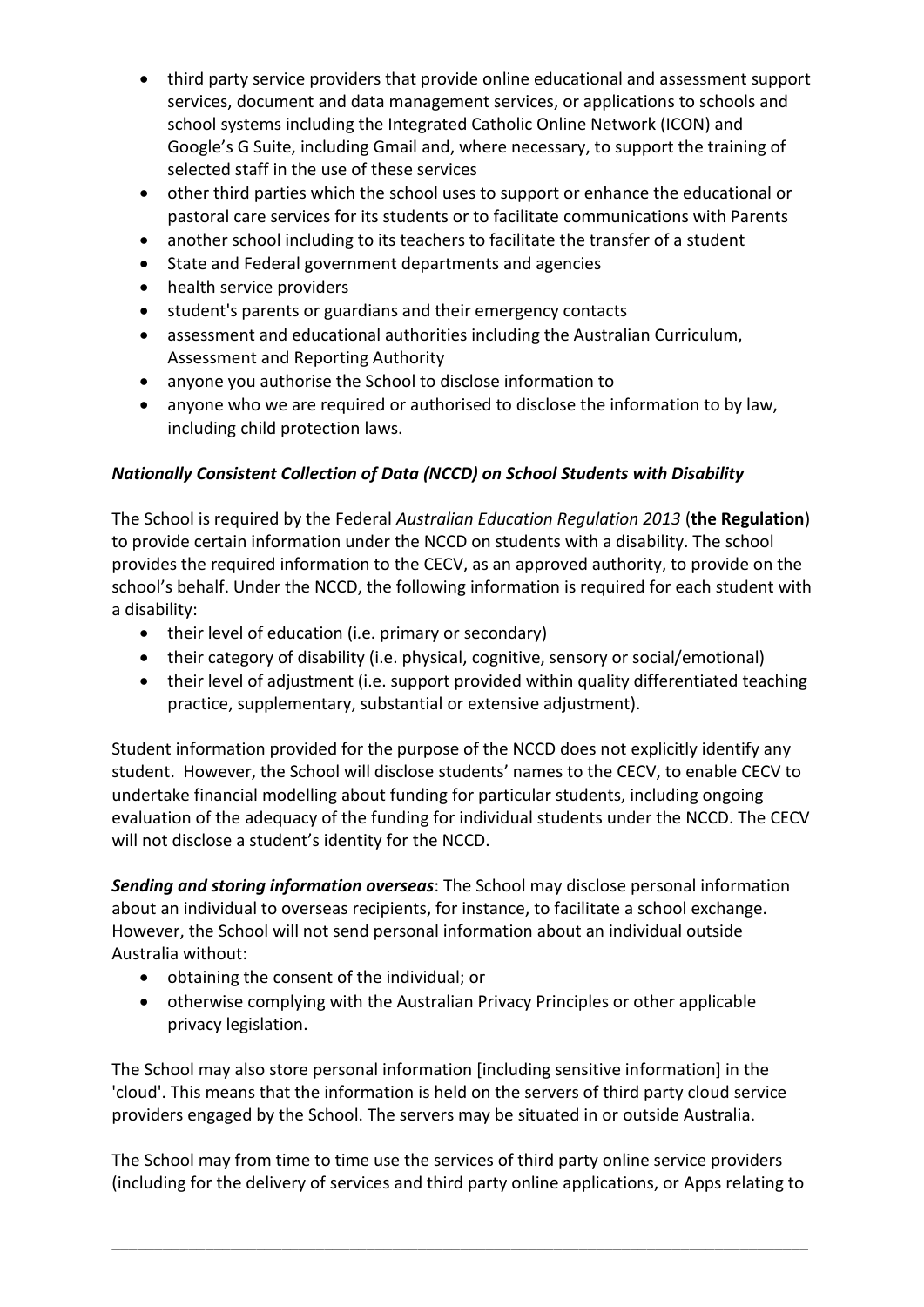email, instant messaging and education and assessment, such as Google's G Suite, including Gmail) which may be accessible by you. Some personal information may be collected and processed or stored by these providers in connection with these services. These online service providers may be located in or outside Australia.

School personnel and the school's service providers, and the CECV and its service providers, may have the ability to access, monitor, use or disclose emails, communications (e.g. instant messaging), documents and associated administrative data for the purposes of administering the system and services ensuring their proper use.

As not all countries are bound by laws which provide the same level of protection for personal information provided by the APPs, the School makes reasonable efforts to be satisfied about the security of any personal information collected, processed and stored outside Australia, including that of cloud and third-party service providers.

Where personal and sensitive information is retained by a cloud service provider on behalf of CECV to facilitate Human Resources and staff administrative support, this information may be stored on servers located in or outside Australia.

#### **How does the School treat sensitive information?**

In referring to 'sensitive information', the School means: information relating to a person's racial or ethnic origin, political opinions, religion, trade union or other professional or trade association membership, philosophical beliefs, sexual orientation or practices or criminal record, that is also personal information; health information and biometric information about an individual.

Sensitive information will be used and disclosed only for the purpose for which it was provided or a directly related secondary purpose, unless you agree otherwise, or the use or disclosure of the sensitive information is allowed by law.

#### **Management and security of personal information**

The School's staff are required to respect the confidentiality of students' and Parents' personal information and the privacy of individuals.

The School has in place steps to protect the personal information the School holds from misuse, interference and loss, unauthorised access, modification or disclosure by use of various methods including locked storage of paper records and password access rights to computerised records. This includes responding to any incidents which may affect the security of the personal information it holds. If we assess that anyone whose information is affected by such a breach is likely to suffer serious harm as a result, we will notify them and the Office of the Australian Information Commissioner of the breach. It is recommended that parents and the school community adopt secure practices to protect themselves. You should ensure that all passwords you use are strong and regularly updated and that your log in details are kept secure. Do not share your personal information with anyone without first verifying their identity and organisation. If you believe any of your personal information has been compromised, please let the School know immediately.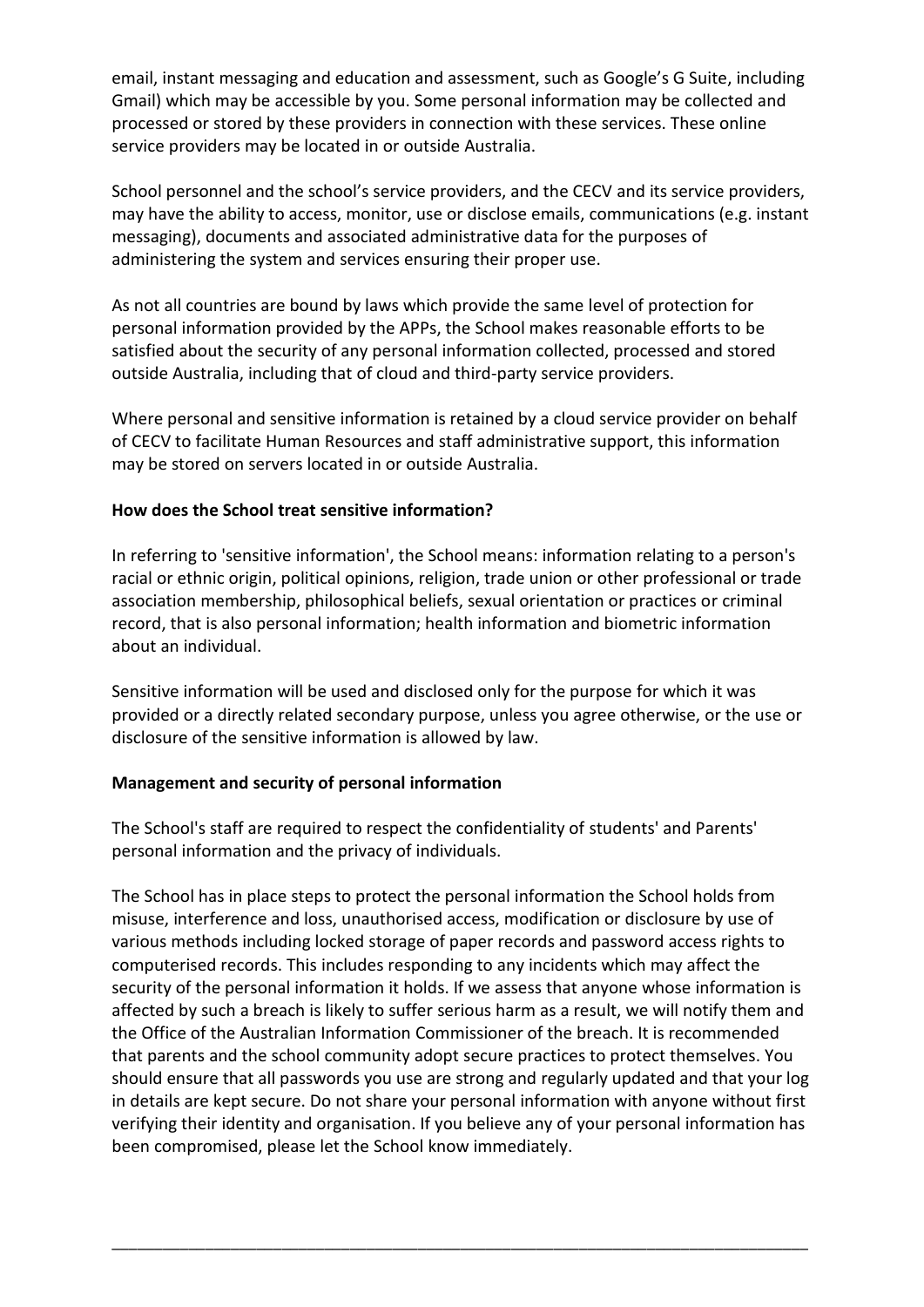#### **Access and correction of personal information**

Under the Privacy Act and the Health Records Act, an individual has the right to seek and obtain access to any personal information and health records respectively which the School holds about them and to advise the School of any perceived inaccuracy. Students will generally be able to access and update their personal information through their Parents, but older students may seek access and correction themselves.

There are some exceptions to the access rights set out in the applicable legislation.

To make a request to access or to update any personal information the School holds about you or your child, please contact the [School Principal] or [School Administrator] by telephone or in writing. The School may require you to verify your identity and specify what information you require. The School may charge a fee to cover the cost of verifying your application and locating, retrieving, reviewing and copying any material requested. If the information sought is extensive, the School will advise the likely cost in advance. If we cannot provide you with access to that information, we will provide you with written notice explaining the reasons for refusal.

#### **Consent and rights of access to the personal information of students**

The School respects every Parent's right to make decisions concerning their child's education.

Generally, the School will refer any requests for consent and notices in relation to the personal information of a student to the student's Parents. The School will treat consent given by Parents as consent given on behalf of the student, and notice to Parents will act as notice given to the student.

Parents may seek access to personal information held by the School about them or their child by contacting the Principal or administration staff by telephone or in writing. However, there may be occasions when access is denied. Such occasions would include where release of the information would have an unreasonable impact on the privacy of others, or where the release may result in a breach of the School's duty of care to the student.

The School may, at its discretion, on the request of a student grant that student access to information held by the School about them, or allow a student to give or withhold consent to the use of their personal information, independently of their Parents. This would normally be done only when the maturity of the student and/or the student's personal circumstances warrant it.

#### **Notifiable Data Breach Scheme**

Changes to the Privacy Act 1988 (Cth) make it compulsory for schools and other organisations to notify specific types of data breaches to individuals affected by the breach, and to the Office of the Australian Information Commissioner (OAIC). A data breach occurs when personal information is lost or subject to unauthorised access, modification, disclosure, or other misuse or interference.